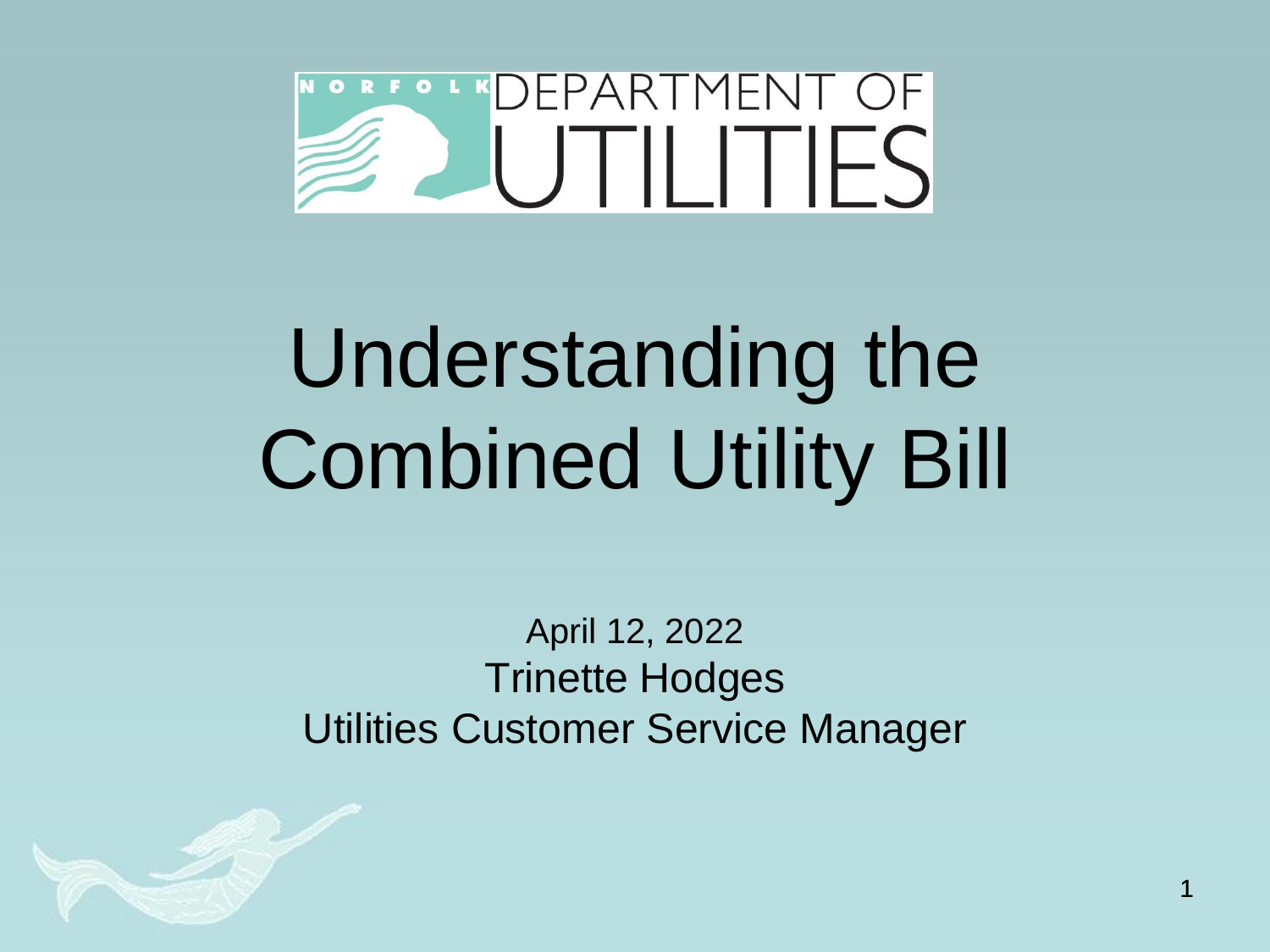#### Purpose

• Explain the services and charges reflected on the combined utility bill that Hampton Roads Utility Billing System (HRUBS) sends monthly to Norfolk residents and businesses

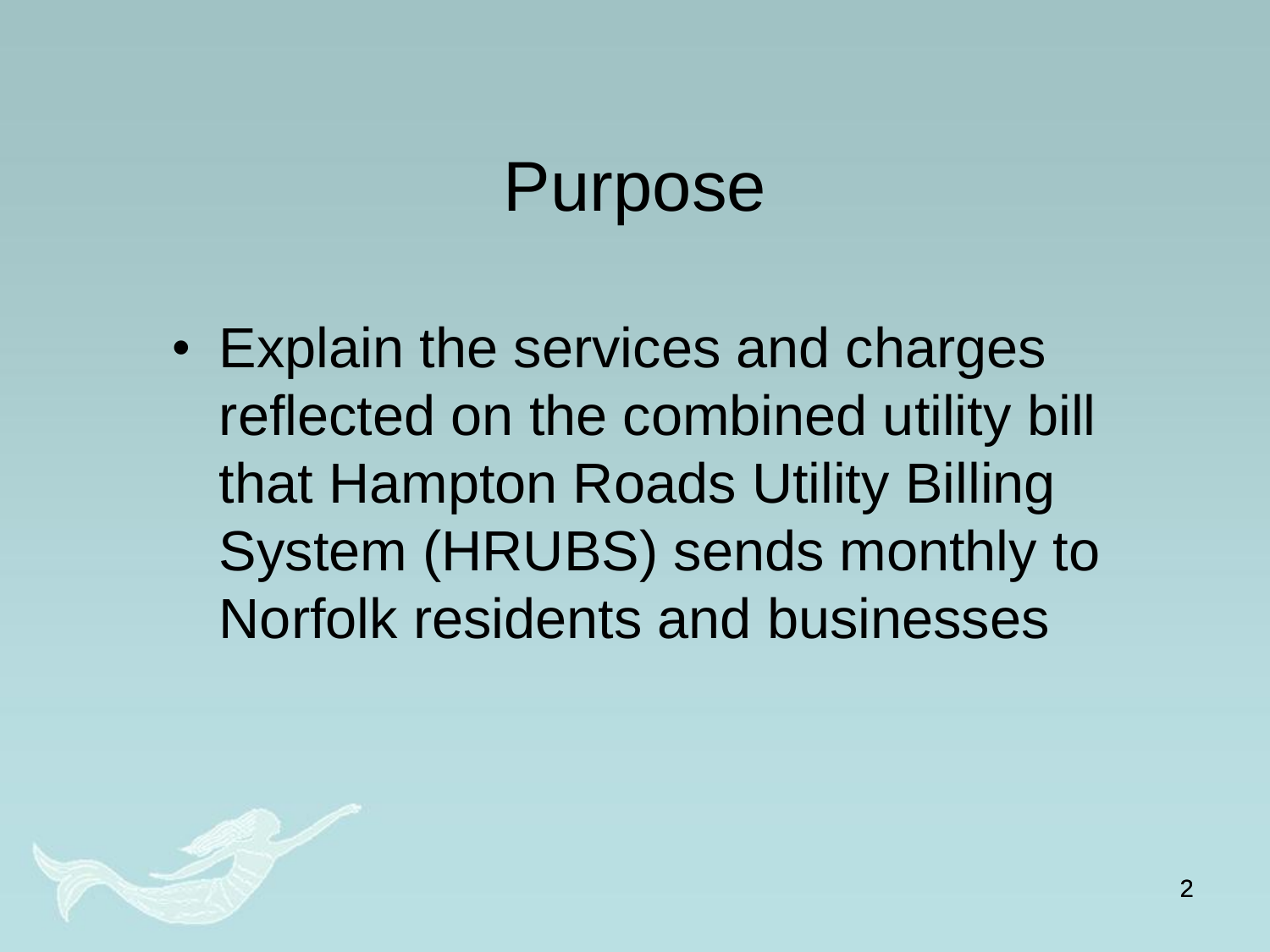#### Billed Services Included on the HRUBS Bill

- City of Norfolk
	- Department of Utilities
		- Water
		- Tax
		- Wastewater Collection
	- Department of Public Works
		- Refuse Disposal
		- Storm Water
- Hampton Roads Sanitation District (HRSD)
	- Wastewater Treatment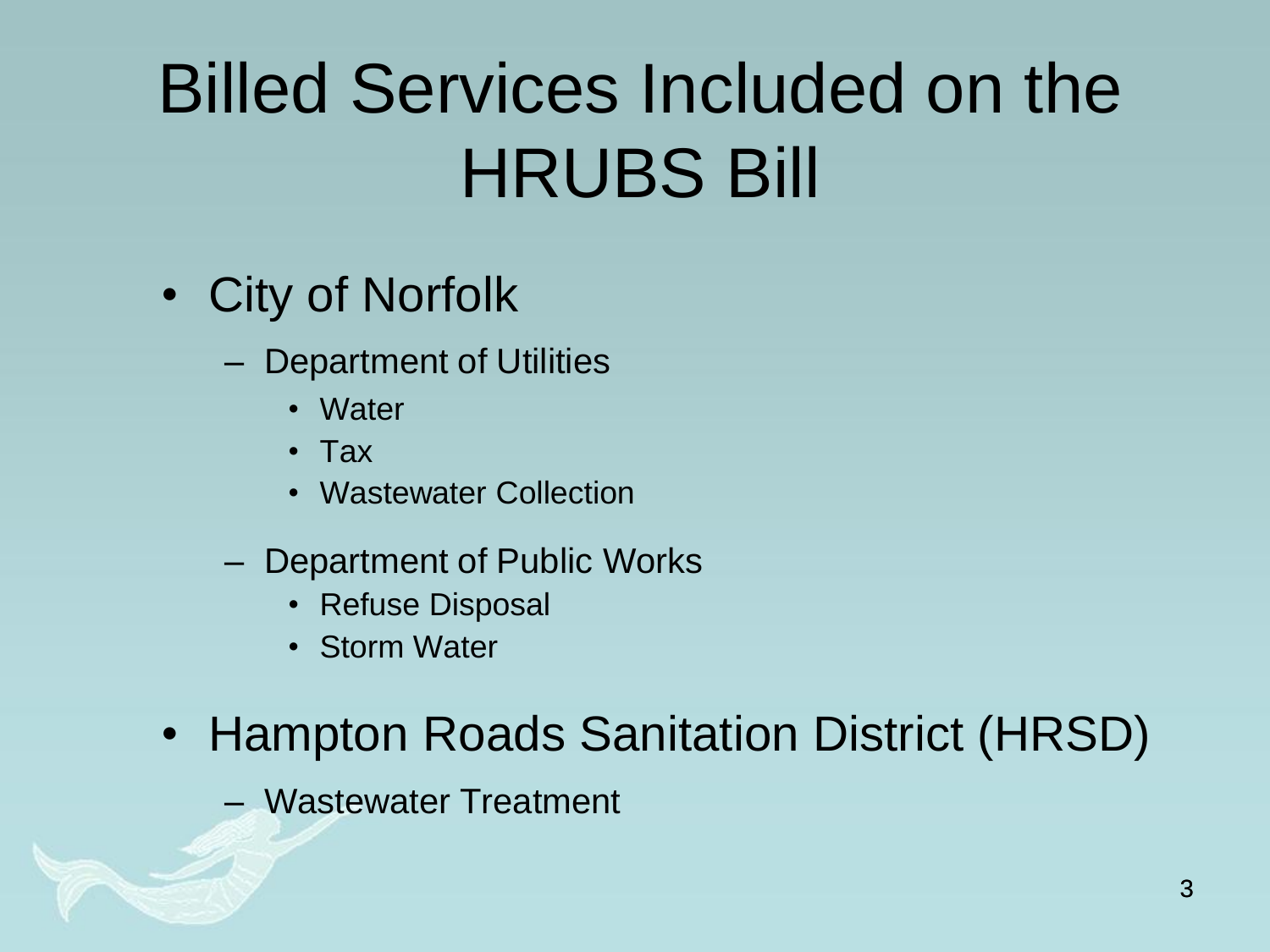#### Norfolk's Water Charge

• **Charge**: based on volume of water in hundred cubic feet (ccf)

 $\geq 1$ ccf = 748 gallons

- **Rate**: \$5.67/ccf
- **Unlike any other Hampton Roads locality, no minimum charges for water;**
- customers do not pay if water is not used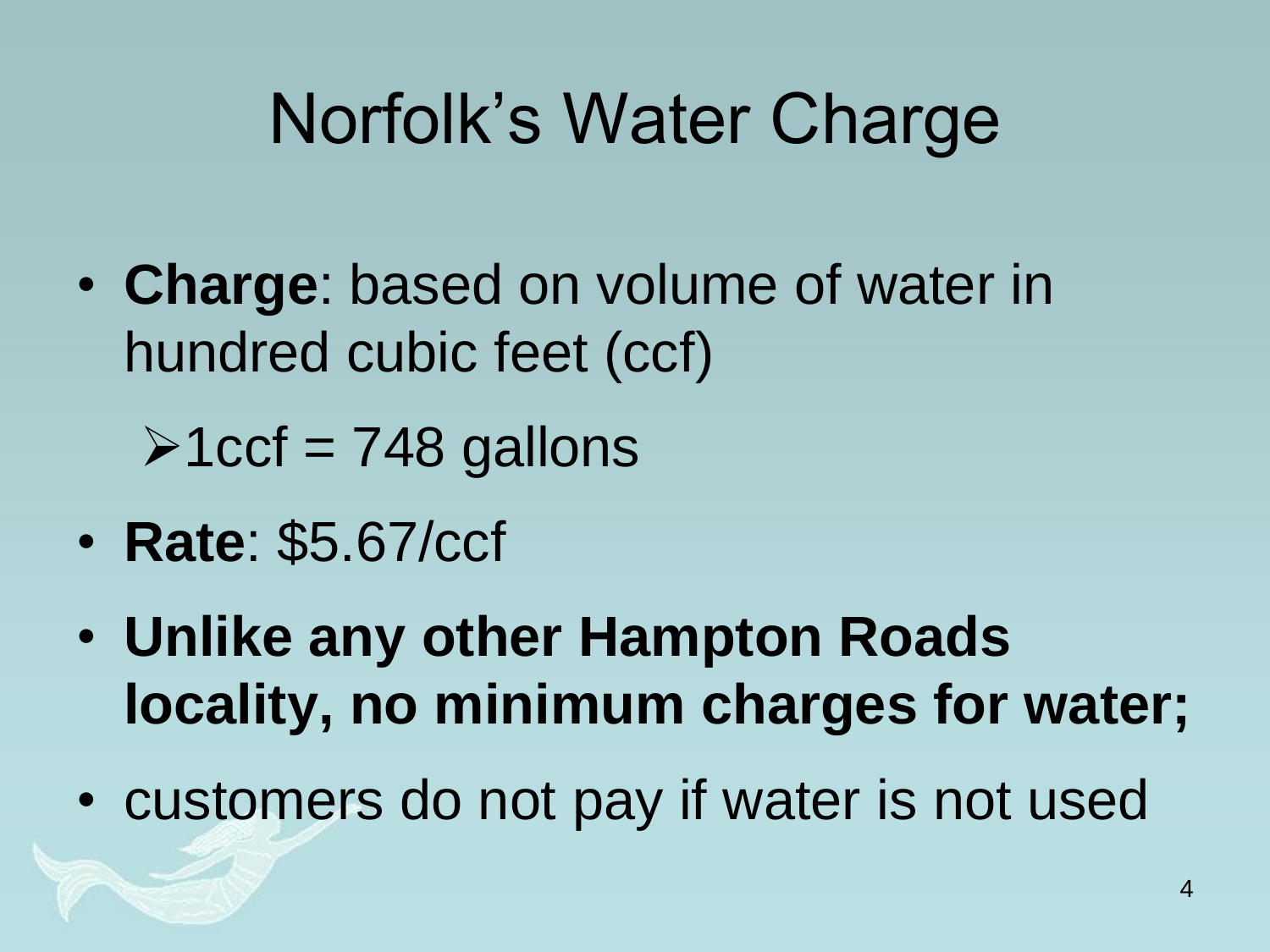#### Norfolk's Water Tax

- Residential customers with 5/8" meter
	- 25% of the monthly water charge
	- Cap of \$5.62/month
- All other customers
	- 25% of the first \$75 of monthly water charge plus 15% of remaining water charge
	- No cap
- Customers do not pay if water is not used

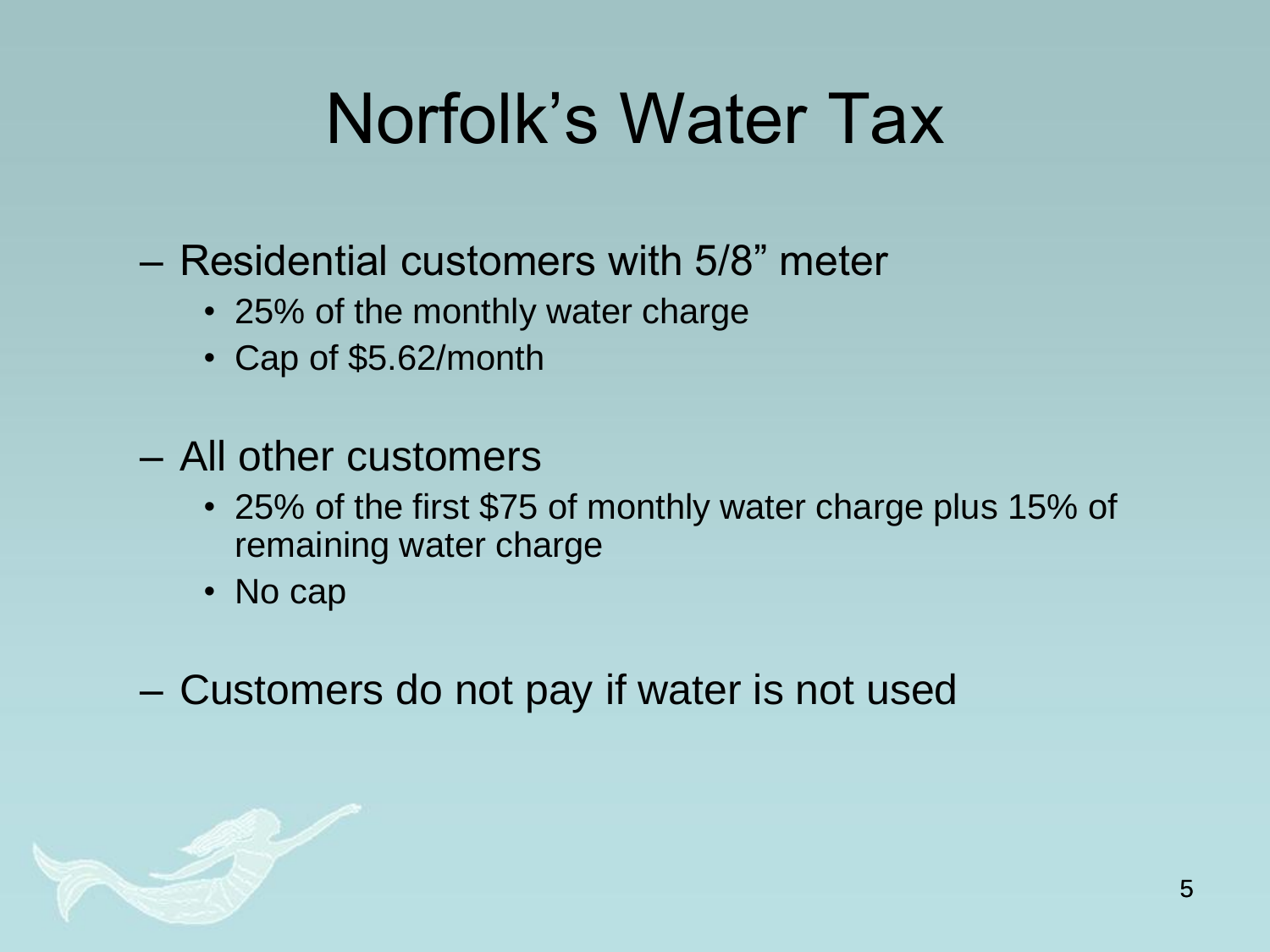### Norfolk's Wastewater Collection Charge

- **Wastewater Collection Service**: Collecting and conveying wastewater from homes and businesses to HRSD for treatment
- **Rate**: \$4.84 per ccf based on water consumption
- **Unlike any other Hampton Roads locality, no minimum charges for wastewater collection services**
	- Customers do not pay if water is not used
	- Provides maximum bill control to customer

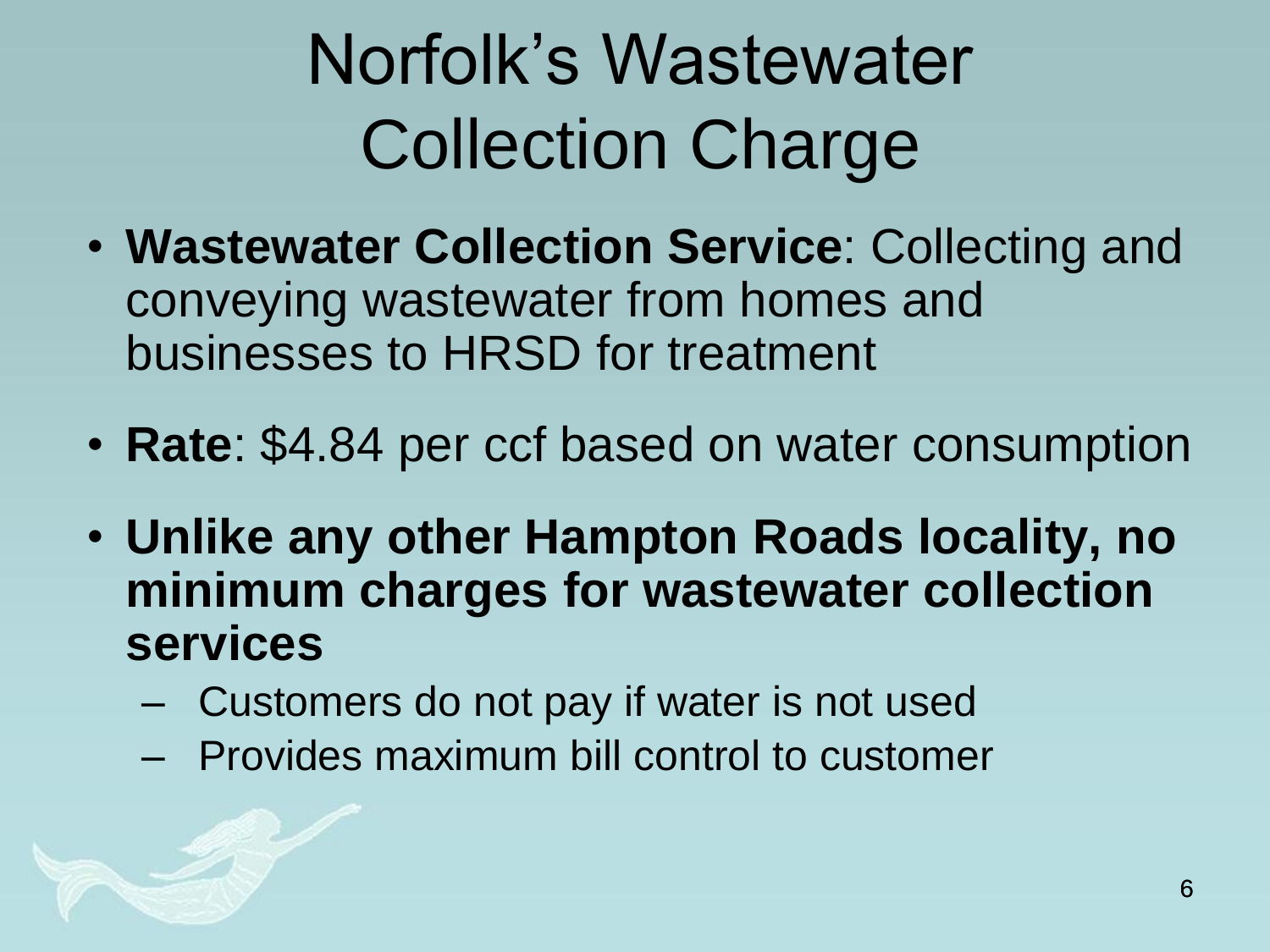#### Norfolk's Refuse Disposal Charge

#### • **Service**:

- Provide residential curbside collection of household trash, recyclables, bulk waste, yard waste and tires
- Additional services provided:
	- Document shredding
	- Electronics recycling
	- Drop off recycling
	- Hazardous waste disposal

#### • **Refuse Disposal Rate**:

- \$0.888 daily
- Charge for 30 days is \$26.64
- Additional charge for extra containers

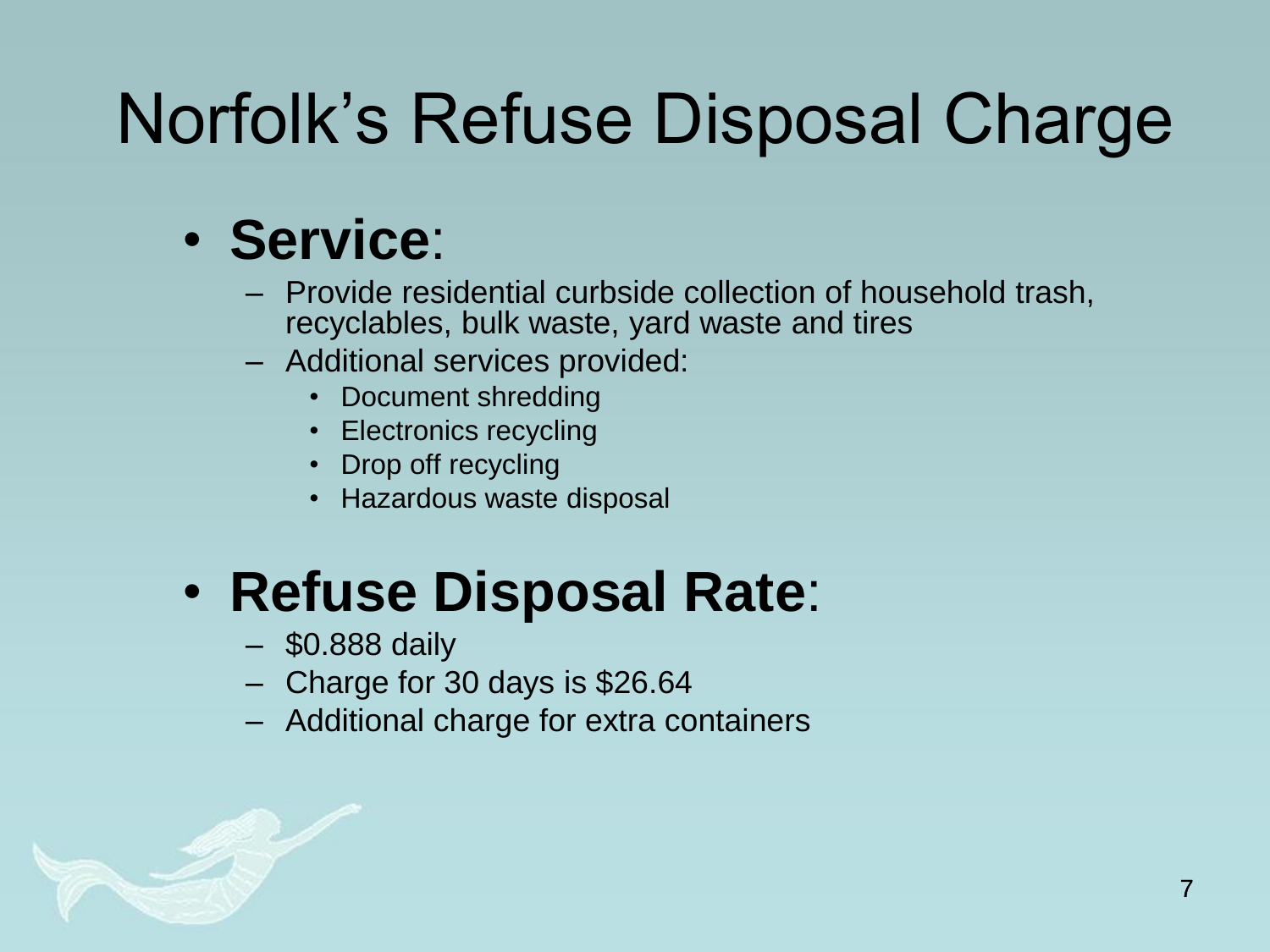#### Norfolk's Storm Water Charge

- **Service**: Storm water drainage, flood control and street sweeping
- **Charge**: Based on an Equivalent Residential Unit (ERU\*) of impervious area
	- $\geq$  1ERU = 2,000 square feet
- **Rate**:
	- Residential & Non-Residential
		- \$0.424 daily/ ERU
		- Charge for 30 days is \$12.72

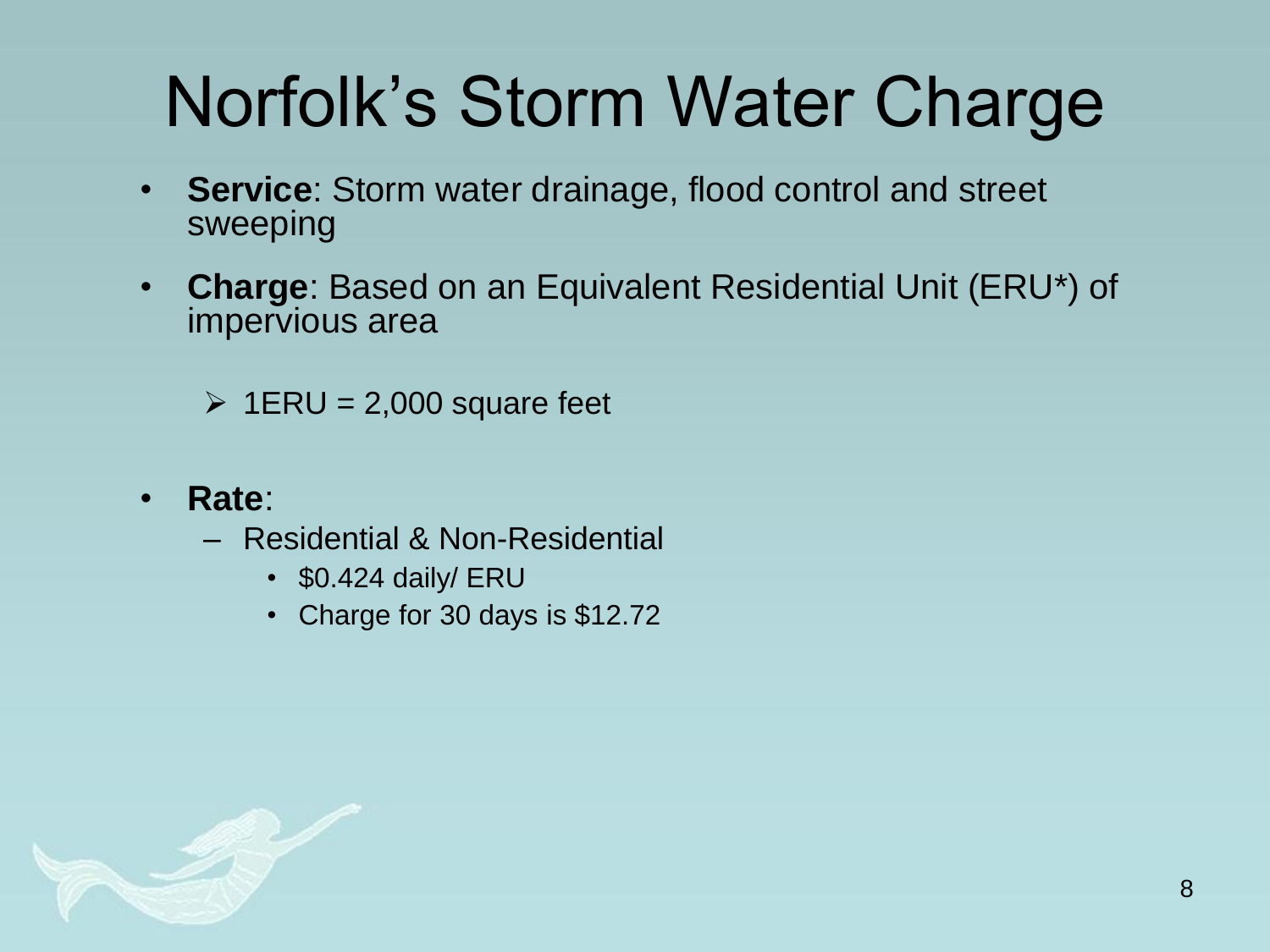### HRSD's Wastewater Treatment Charge

- **Service**: treatment and discharge of wastewater received
- **Charge**: based on water consumption
- **Rate**:
	- \$6.39/ ccf
	- Minimum charge of \$9.00/30 days
	- Same for all Hampton Roads localities